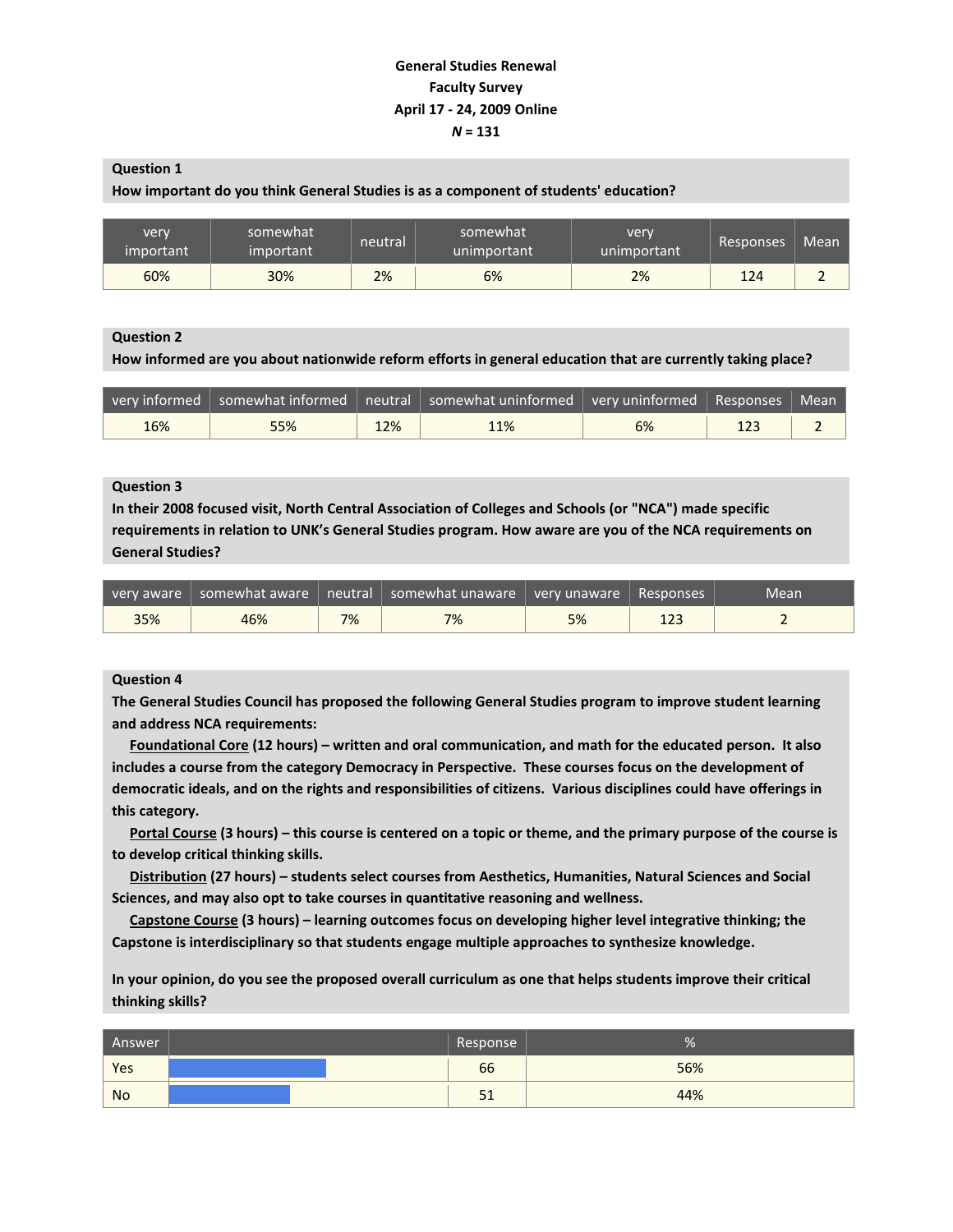**In your opinion, do you see the proposed overall curriculum as a feasible General Studies program for UNK?**

| #        | Answer | Response | %   |
|----------|--------|----------|-----|
| <b>.</b> | Yes    | 81       | 69% |
| <u>.</u> | No     | 36       | 31% |

#### **Question 6**

**To what extent do you think it is likely that your department will create course proposals for the new General Studies program?**

|     |     |     | very likely somewhat likely sneutral somewhat unlikely svery unlikely Responses Mean |    |     |  |
|-----|-----|-----|--------------------------------------------------------------------------------------|----|-----|--|
| 52% | 22% | 12% | 5%                                                                                   | 9% | 117 |  |

## **Question 7**

**To what extent are you personally interested in creating and teaching a Portal, Capstone or other course in the new General Studies program?**

| very<br>linterested ! | somewhat<br>interested | neutral | somewhat<br>'uninterested. | very<br>uninterested | Responses  | Mean |
|-----------------------|------------------------|---------|----------------------------|----------------------|------------|------|
| 39%                   | 23%                    | 18%     | 5%                         | 15%                  | 117<br>ᅩᅩノ |      |

#### **Question 8**

**The first component of the proposed General Studies program is the Foundational Core (12 hours). It is intended to develop written, spoken, and quantitative skills that transfer across disciplines. It is also designed to give all students a foundational understanding of the ideals of democracy as a common context for their college education.**

**Do you see the Foundational Core as giving students necessary skills and an important common perspective for their college education?**

| #                             | Answer | Response | %   |
|-------------------------------|--------|----------|-----|
| $\overline{a}$<br>-           | Yes    | 73       | 65% |
| $\overline{\phantom{a}}$<br>c | No     | 40       | 35% |

#### **Question 9**

**To what extent do you think it is likely that your department will create course proposals for the Foundational Core?**

|     |     |     | $\vert$ very likely $\vert$ somewhat likely $\vert$ neutral $\vert$ somewhat unlikely $\vert$ very unlikely $\vert$ Responses $\vert$ Mean $\vert$ |     |     |  |
|-----|-----|-----|----------------------------------------------------------------------------------------------------------------------------------------------------|-----|-----|--|
| 27% | 21% | 19% | 15%                                                                                                                                                | 19% | 112 |  |

#### **Question 10**

**To what extent are you personally interested in creating and teaching a course in the Foundational Core?**

| very<br>interested | somewhat <sup>1</sup><br>interested | neutral | somewhat<br>uninterested | very<br>uninterested | Responses | Mean |
|--------------------|-------------------------------------|---------|--------------------------|----------------------|-----------|------|
| 20%                | 19%                                 | 20%     | 15%                      | 26%                  | 109       |      |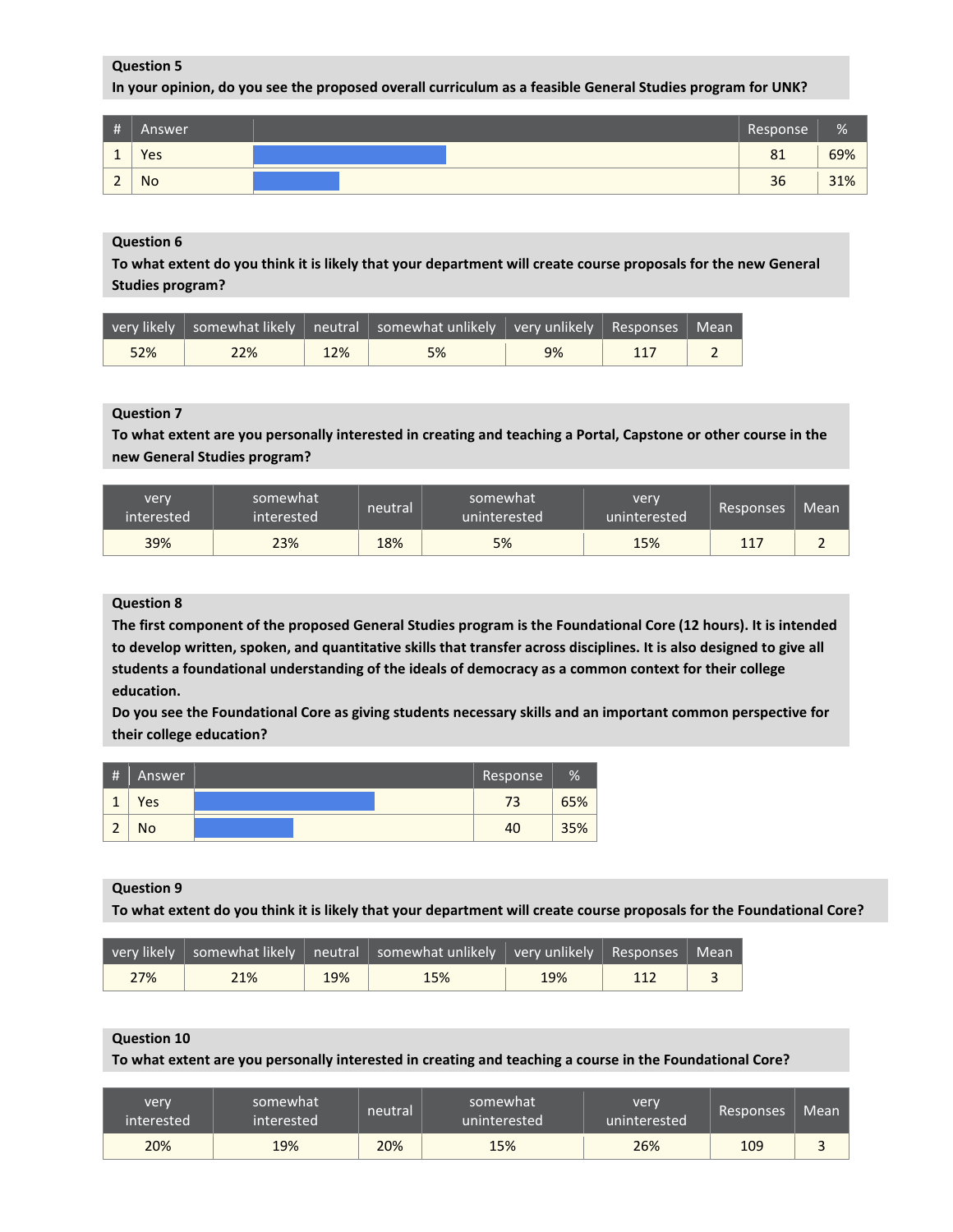**Early in the proposed General Studies program, students will take a Portal course (3 hours). This course analyzes critical issues which confront society, and which pertain to the discipline in which it is taught. Portal courses can be offered in various disciplines, as long as the primary focus of the course is to develop critical thinking skills. Learners are mentored through the process of analyzing important ideas and articulating their own conclusions.**

**Do you see the Portal course as an effective way to help students develop critical thinking skills?**

| Answer    | Response | %   |
|-----------|----------|-----|
| Yes       | 73       | 67% |
| <b>No</b> | 36       | 33% |

#### **Question 12**

**To what extent do you think it is likely that your department will create course proposals for the Portal?**

|     |     |     | very likely   somewhat likely   neutral   somewhat unlikely   very unlikely   Responses   Mean |     |     |  |
|-----|-----|-----|------------------------------------------------------------------------------------------------|-----|-----|--|
| 44% | 23% | 18% | 5%                                                                                             | 10% | 111 |  |

#### **Question 13**

**To what extent are you personally interested in creating and teaching a Portal course in the new General Studies program?**

| very interested | somewhat<br>interested | neutral | somewhat<br>uninterested | very<br>uninterested | Responses | Mean |
|-----------------|------------------------|---------|--------------------------|----------------------|-----------|------|
| 30%             | 27%                    | 19%     | 9%                       | 15%                  | 110       |      |

## **Question 14**

**The Distribution section (22 hours required, 5 hours electives) offers learners a broad education experience in Aesthetics (3-6 hours), Humanities (6-9 hours), Natural Sciences (7-11 hours) and Social Sciences (6-9 hours). Students also may opt to take analytical & quantitative reasoning (0-3 hours) and/or wellness courses (0- 3 hours) for General Studies credit.**

**Do you see the Distribution section as a broad and balanced curriculum for students?**

| Answer    | Response | %   |
|-----------|----------|-----|
| Yes       | 62       | 56% |
| <b>No</b> | 48       | 44% |

**Question 15**

**To what extent do you think it is likely that your department will create course proposals in one or more of the Distribution categories?**

|     |     |     | $\sqrt{1}$ very likely $\mid$ somewhat likely $\mid$ neutral $\mid$ somewhat unlikely $\mid$ very unlikely $\mid$ Responses $\mid$ Mean $\mid$ |    |  |
|-----|-----|-----|------------------------------------------------------------------------------------------------------------------------------------------------|----|--|
| 61% | 10% | 14% | 6%                                                                                                                                             | 9% |  |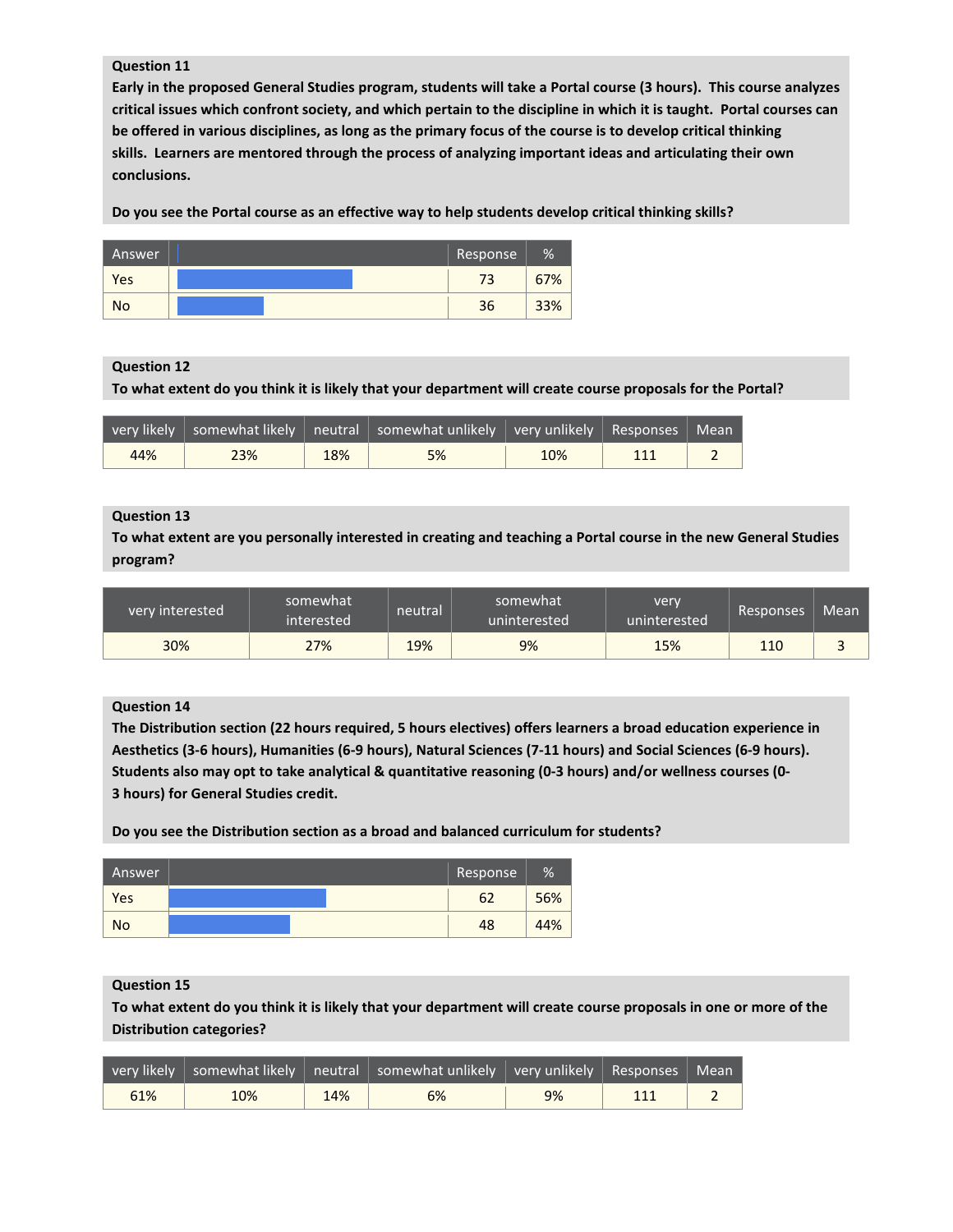**To what extent do you think it is important that students be able to choose which courses to take from within Distribution categories?**

| very important | somewhat<br>important | neutral | somewhat<br>unimportant | very<br>unimportant | Responses | Mean |
|----------------|-----------------------|---------|-------------------------|---------------------|-----------|------|
| 55%            | 20%                   | 15%     | 5%                      | 5%                  | 110       |      |

## **Question 17**

**The Capstone (3 hours) is an interdisciplinary course that culminates the student's General Studies experience. This interdisciplinary focus requires students to engage different methodologies, to integrate knowledge, and to synthesize results. Learners apply all the abilities they have gained from General Studies to completing a significant original project or paper.**

**Do you see the interdisciplinary Capstone course as an effective means to help students integrate knowledge?**

| 'Answer   | Response | % |
|-----------|----------|---|
| Yes       |          |   |
| <b>No</b> | 28       |   |

## **Question 18**

**To what extent do you think it is likely that your department will create course proposals for the Capstone?**

|     |     |     | very likely   somewhat likely   neutral   somewhat unlikely   very unlikely   Responses   Mean ' |    |     |  |
|-----|-----|-----|--------------------------------------------------------------------------------------------------|----|-----|--|
| 47% | 25% | 19% | 2%                                                                                               | 7% | 109 |  |

#### **Question 19**

**To what extent are you personally interested in creating and teaching a Capstone course?**

| very<br>interested | somewhat<br>interested | neutral | somewhat<br>uninterested | very<br>uninterested | Responses | Mean <sup>1</sup> |
|--------------------|------------------------|---------|--------------------------|----------------------|-----------|-------------------|
| 28%                | 27%                    | 26%     | 9%                       | 11%                  | 109       |                   |

#### **Question 20**

**In a typical academic year, do you teach one or more General Studies courses?**

| Answer       | Response | %    |
|--------------|----------|------|
| Yes          | 65       | 59%  |
| No           | 45       | 41%  |
| <b>Total</b> | 110      | 100% |